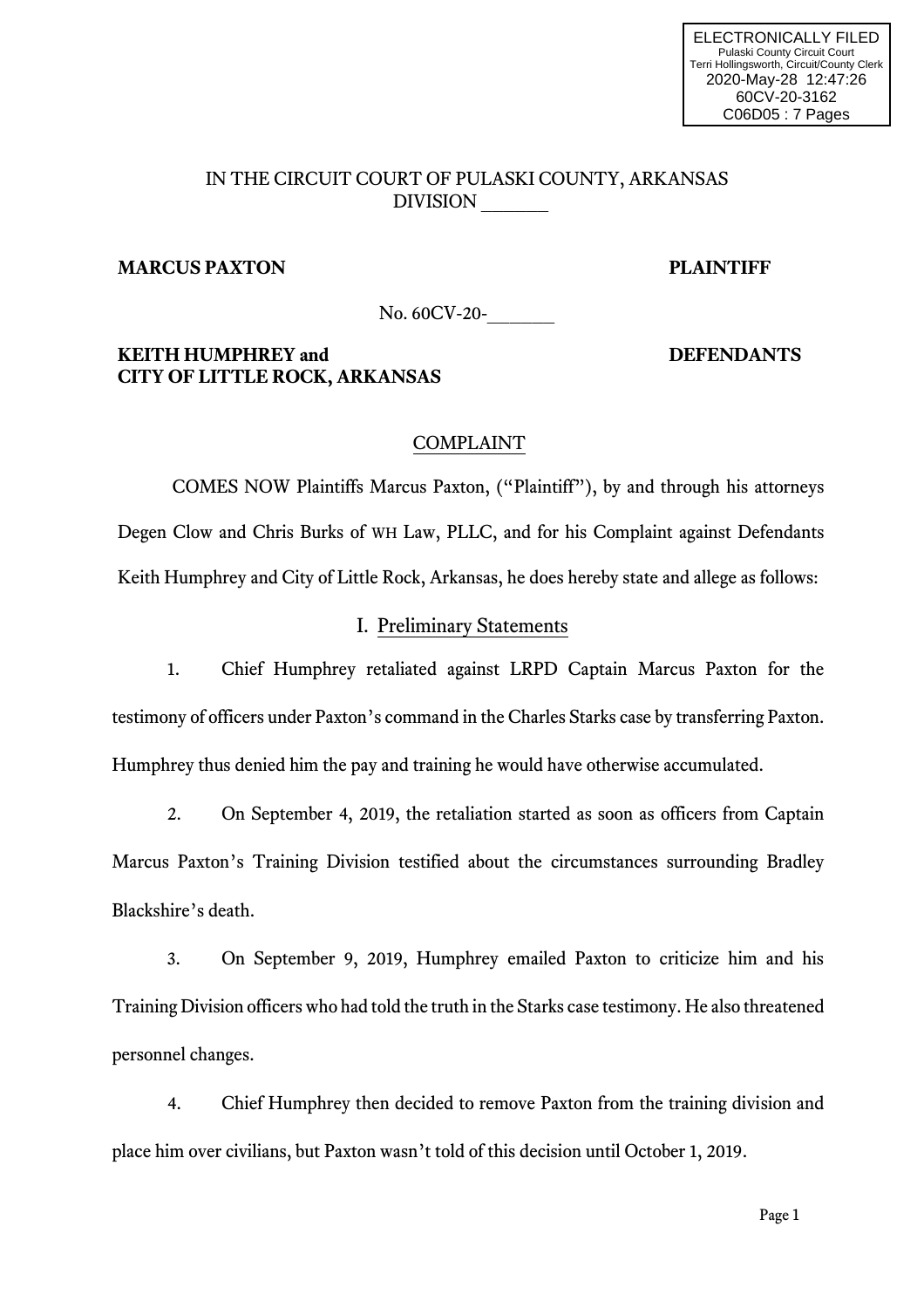5. Due to the transfer from the Training Division, Paxton was denied the Use of Force Expert and other types of training and opportunities afforded others.

6. Rather than let Paxton's transfer be enough—Humphrey has progressively gotten worse.

7. Humphrey continues to treat Paxton worse than others, including ignoring his communications and demeaning him in front of others.

### II. Parties, Jurisdiction and Venue

8. Plaintiff was at all times relevant to this complaint a citizen and resident of Arkansas and work for the Little Rock Police Department in Pulaski County, Arkansas.

9. Even though Defendant Keith Humphrey swore his address was 3308 Quidnet Rd., Norman OK 73071 in the judgment entered against him on September 06, 2019, he has been the Police Chief of the City of Little Rock Police Department since April 15, 2019.

10. The City of Little Rock is a municipality of the State of Arkansas. It hired, conducted a search with a job application requiring honest statements, and employs Keith Humphrey.

11. This suit alleges common law causes of action against the Defendants which occurred in the State of Arkansas, and this suit seeks damages as a relief.

12. The subject matter jurisdiction and venue are proper in Pulaski County Circuit Court.

13. The Defendants are subject to this Court's personal jurisdiction as well.

# III. Facts Which Entitle the Plaintiffs to Relief

14. Plaintiff works for Defendants.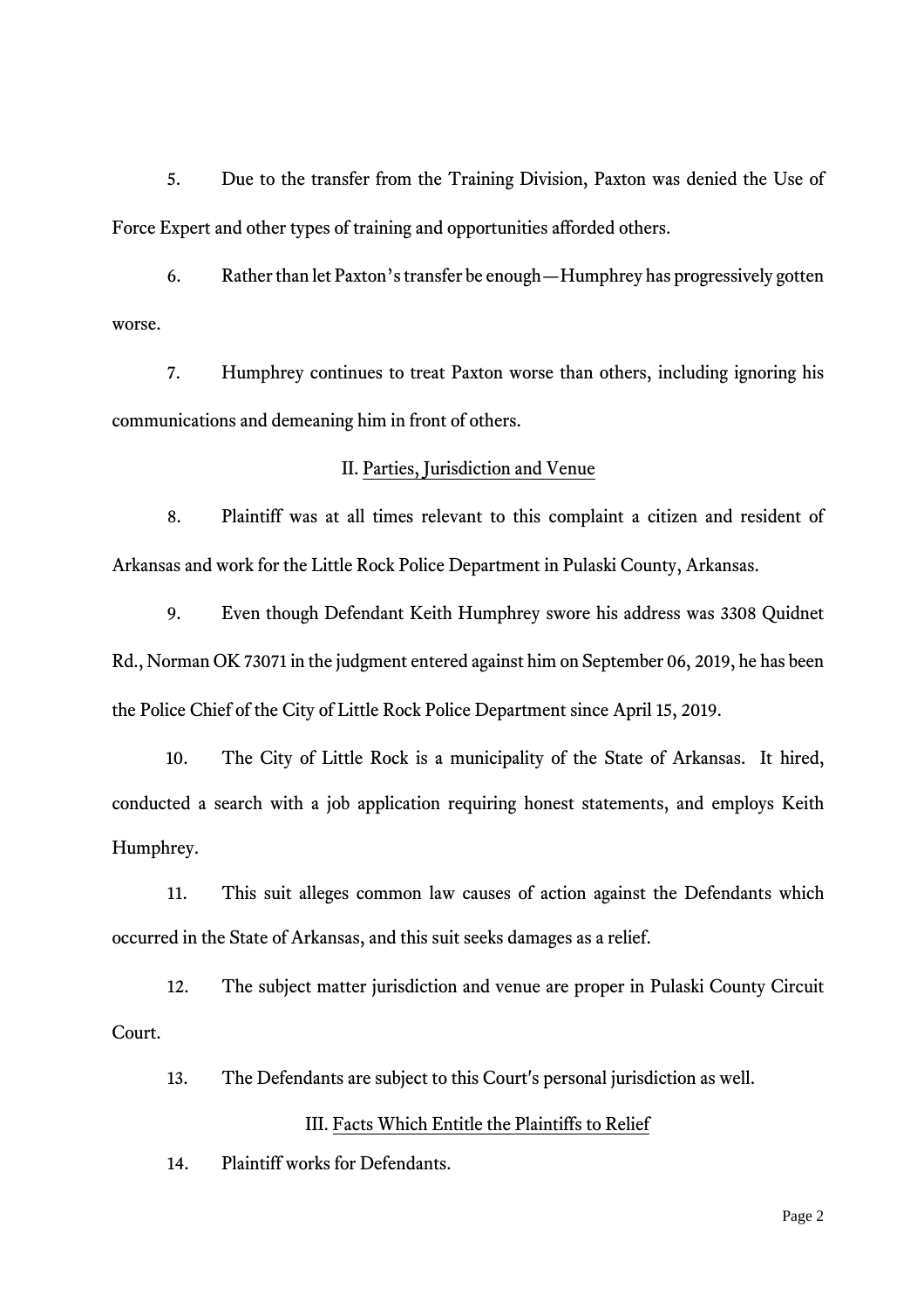15. Plaintiff Marcus Paxton is a Captain in the Little Rock Police Department. He was the Captain of the Training Division, prior to Humphrey's transfer of him to the Communications Division.

16. Marcus Paxton consistently received excellent job performance evaluations for his work throughout his advancement in the department.

17. On September 4, 2019, Sgt. Tory Trammell, a Training Division sergeant under the command of Captain Paxton, testified that Charles Starks was denied rights under the Arkansas Civil Rights Act and that Starks did not violate policies of the Little Rock Police Department during Blackshire's shooting.

18. Sgt. Trammell also testified extensively about the Training Division methods that applied to Stark's conduct, methods that Captain Paxton supervised and was involved in.

19. The Starks hearing testimony contradicted Chief Humphrey and cast his leadership in a bad light.

20. On September 9, 2019, Humphrey emailed Paxton to criticize him and his Training Division officers who had told the truth in their Starks case testimony.

21. Paxton was never given an opportunity to fully respond.

22. Instead, Trammel responded to Humphrey by reporting what she thought was the appropriate and lawful policies and testimony, and how retaliation was inappropriate and should not happen. In this meeting with Humphrey in his office, Humphrey advised her that he would not move her. Instead he moved Paxton.

23. Chief Humphrey decided to remove Paxton from the training division and place him over civilians, but Paxton wasn't told of this decision until October 1, 2019.

Page 3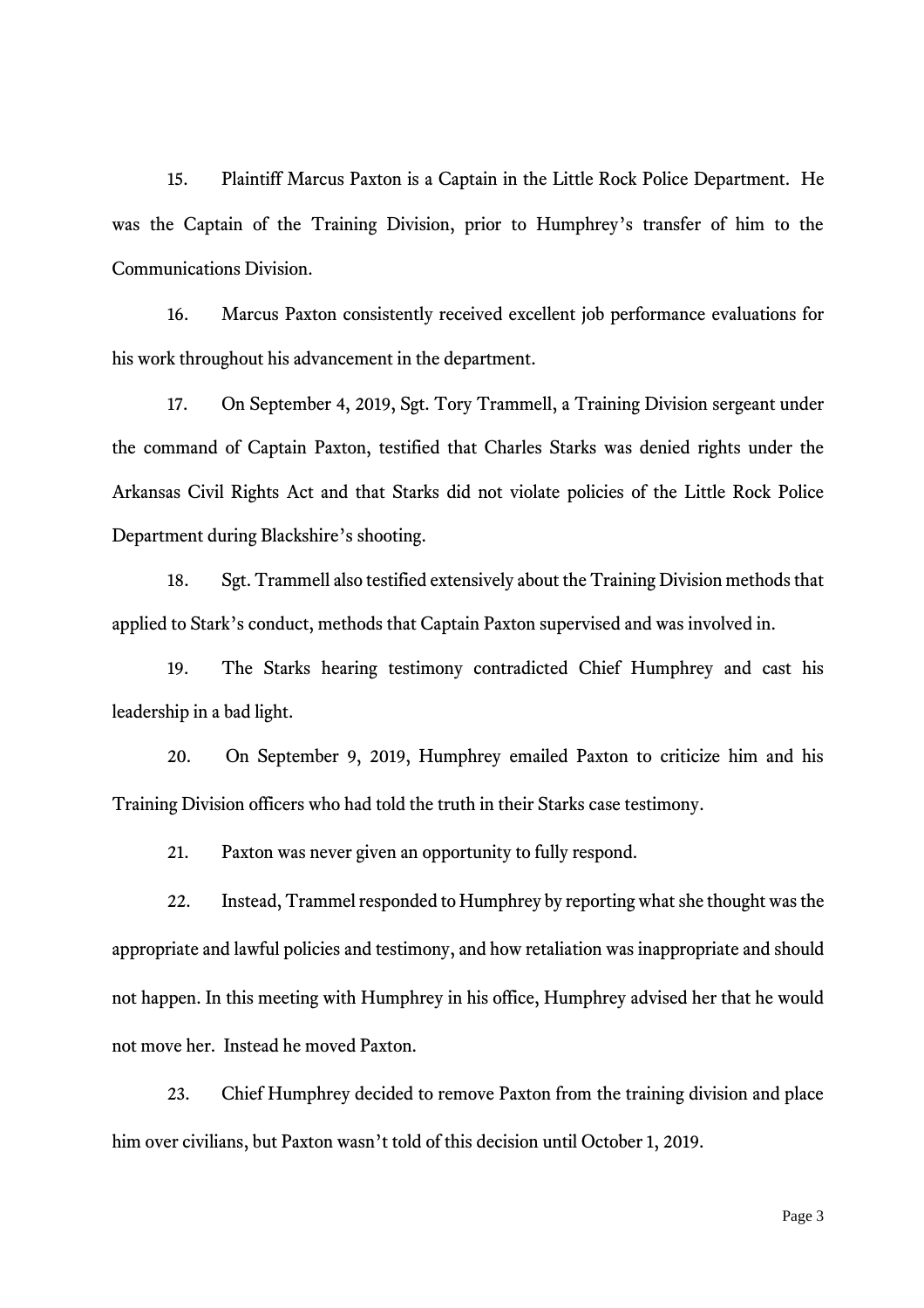24. Due to the transfer from the Training Division, Paxton was denied training and other opportunities afforded others.

25. Rather than let Paxton's transfer be enough—Humphrey has progressively gotten worse. Humphrey continues to treat Paxton worse than others, including ignoring his communications and demeaning him in front of others.

26. Other officers have asked Paxton: "Why does Humphrey hate you so much?"

27. The transfer away from Training severely impacted Paxton's ability to earn a new job or promotion.

28. Paxton has also not been able to attend the type of training needed for his career, and instead has had to go to training on Geographic Information Systems (GIS) and other communications functions that are more appropriate for civilian employment.

29. In sum, Humphrey's retaliatory transfer was a direct and proximate result of the testimony given by Trammel, which included statements about the Training Division under Paxton, at the Starks hearing.

30. Overall, the retaliation, loss of training and disparate treatment resulted in the loss of income for Marcus Paxton.

### IV. Theories of Recovery

#### 31. Retaliation in violation of the Arkansas Whistle-Blower Act, A.C.A. § 21-1-603.

In Arkansas, "a public employer shall not take adverse action against a public employee because the public employee communicates in good faith to an appropriate authority…a violation or suspected violation of a law, rule, or regulation adopted under the law of this state or a political subdivision of the state." *A.C.A. § 21-1-603*.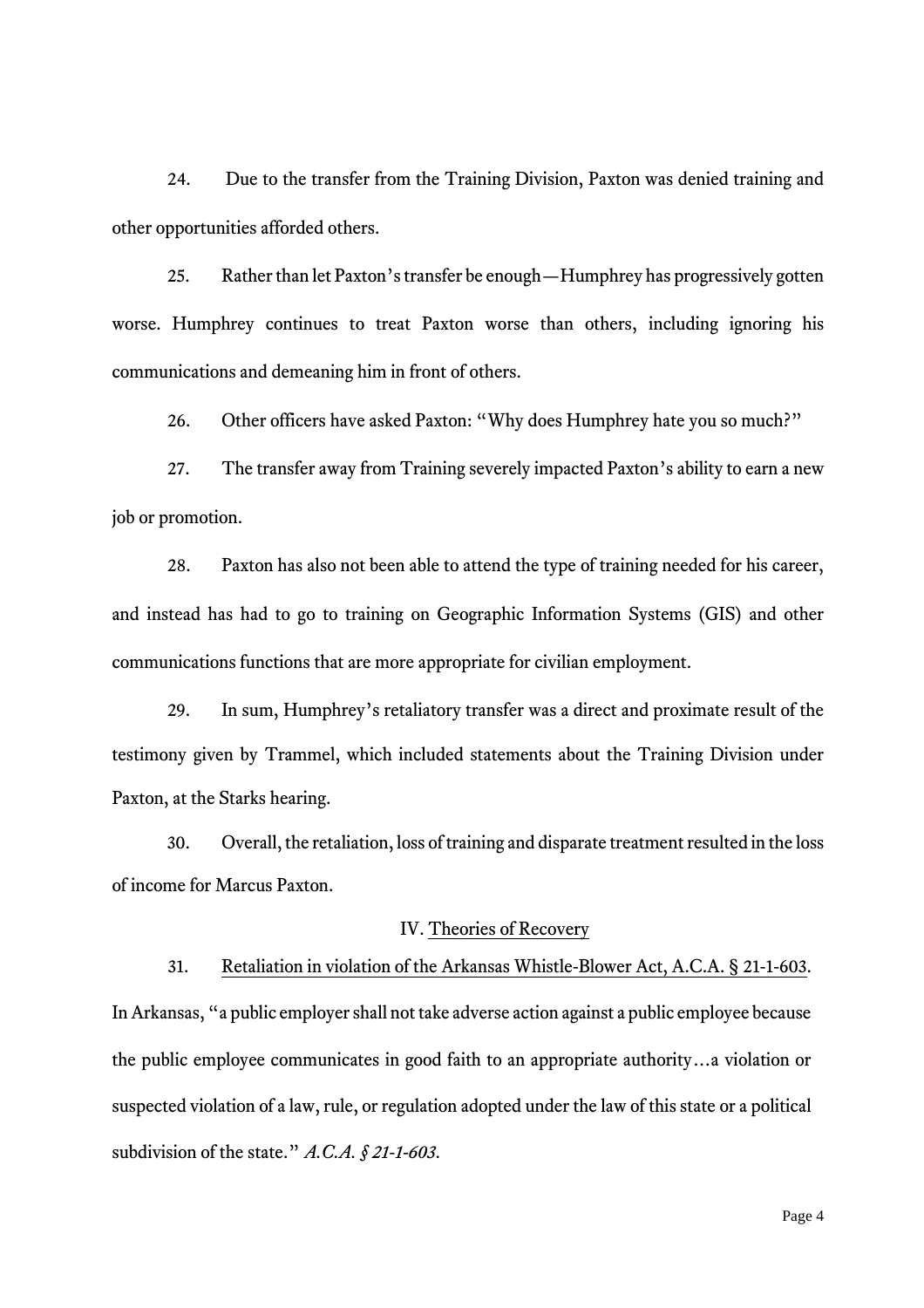32. Marcus Paxton and Trammel responded to Humphrey, the appropriate authority, in good faith that Trammel testified lawfully and that to retaliate would be wrong, which amounts to reporting a "violation of [the] law" under A.C.A. § 21-1-603.

33. As such, Defendants could not "take adverse action" against Paxton and Trammel for lawfully reporting illegal activity.

34. Marcus Paxton was damaged in the loss of earning capacity stemming from Humphrey's transfer of him.

35. Further, Marcus Paxton has suffered irreparable harm to his reputation for Defendants' actions against him; he has suffered loss of income in the past and will continue to suffer loss of earning capacity in the future; and he has endured emotional pain and turmoil in the past and will continue to endure the same in the future. He is entitled to both compensatory and punitive damages from the Defendants as a result of the conduct alleged herein.

36. Discrimination and retaliation in violation of Arkansas Civil Rights Act of 1993, A.C.A. § 16-123-108. In Arkansas, it is "unlawful to coerce, intimidate, threaten, or interfere with any individual" or "discriminate" against them because "such individual in good faith made a charge, testified, assisted, or participated in any manner in an investigation, proceeding, or hearing" relating to the Arkansas Civil Rights Act.

37. Marcus Paxton's Training Division and officers in it, assisted in and gave good faith testimony that Charles Starks was denied rights under the Arkansas Civil Rights Act and that the Starks did not violate Little Rock Police Department policy, but Humphrey then transferred him.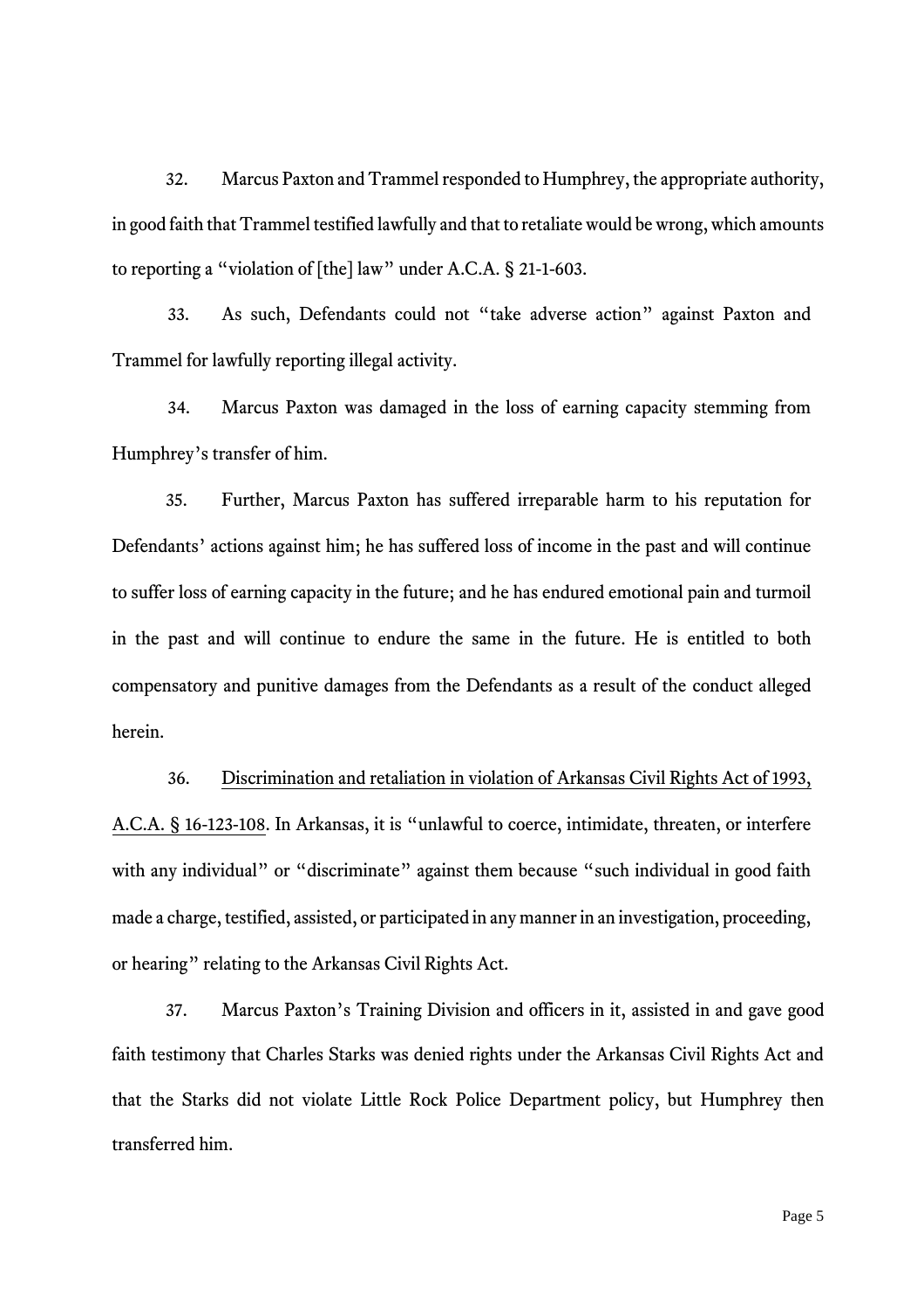38. Marcus Paxton was damaged in the loss of earning capacity stemming from Humphrey's transfer of him and denial of appropriate training.

39. Further, Marcus Paxton has suffered irreparable harm to his reputation for Defendants' actions against him; he has suffered loss of income in the past and will continue to suffer loss of earning capacity in the future; and he has endured emotional pain and turmoil in the past and will continue to endure the same in the future. He is entitled to both compensatory and punitive damages from the Defendants as a result of the conduct alleged herein.

40. Failure to train and supervise in violation of public policy. There is a wellestablished public policy in this State favoring the reporting of illegal activity, specifically due process violations. When Defendants refused training to Plaintiff and transferred Marcus Paxton because of Trammel testifying truthfully about Humphrey's due process violations, it acted in violation of public policy.

41. As a direct and proximate result of the actions of the Defendants and its agents as set forth above herein, Plaintiff Marcus Paxton has suffered irreparable harm to his reputation; he has suffered loss of income in the past and will continue to suffer loss of earning capacity in the future; and he has endured emotional pain and turmoil in the past and will continue to endure the same in the future. He is entitled to both compensatory and punitive damages from the Defendants as a result of the conduct alleged herein.

42. All acts of the Defendants' agents and employees and officers against Plaintiff were done within the scope and course of their employment with the Defendants and, thus, Defendants are liable for such acts under the theory of *respondeat superior*.

Page 6